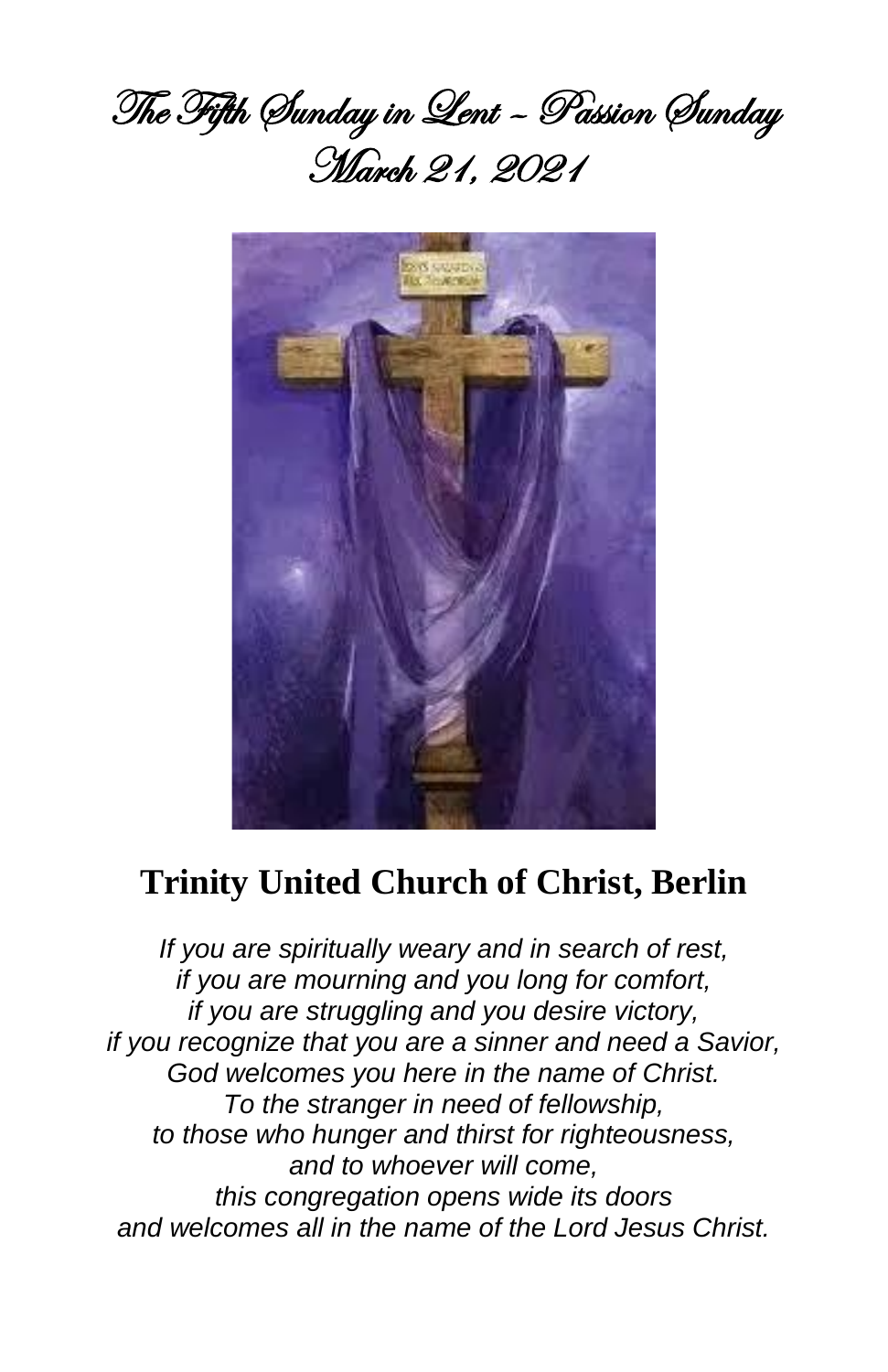# **Morning Prayer and Sermon**

# **Music of Preparation**

## **Versicle –**

*The sacrifices of God are a broken spirit: a broken and a contrite heart, O God, thou wilt not despise.*

# **Confession of Sin**

*Dearly beloved, we have come together in the presence of Almighty God our heavenly Father, to set forth His praise, to hear His holy Word, and too ask, for ourselves and on behalf of others, those things that are necessary for our life and our salvation. And so that we may prepare ourselves in heart and mind to worship Him, let us bow our heads in silence, and with penitent and obedient hearts confess our sins, that we may obtain forgiveness by His infinite goodness and mercy.*

Almighty and most merciful Father,

**we have erred and strayed from thy ways like lost sheep. We have followed too much the devices and desires of our own hearts. We have offended against thy holy laws. We have left undone those things which we ought to have done, and we have done those things which we ought not to have done. But Thou, O Lord, have mercy upon us. Spare those, O God, who confess their sins. Restore thou those who are penitent, according to thy promises declared unto humankind in Christ Jesus our Lord. And grant, O most merciful Father, for his sake, that we may hereafter live a godly, righteous, and sober life, to the glory of thy holy Name. Amen.**

Lord, have mercy upon us. **Lord, have mercy upon us.** Christ, have mercy upon us. **Christ, have mercy upon us.**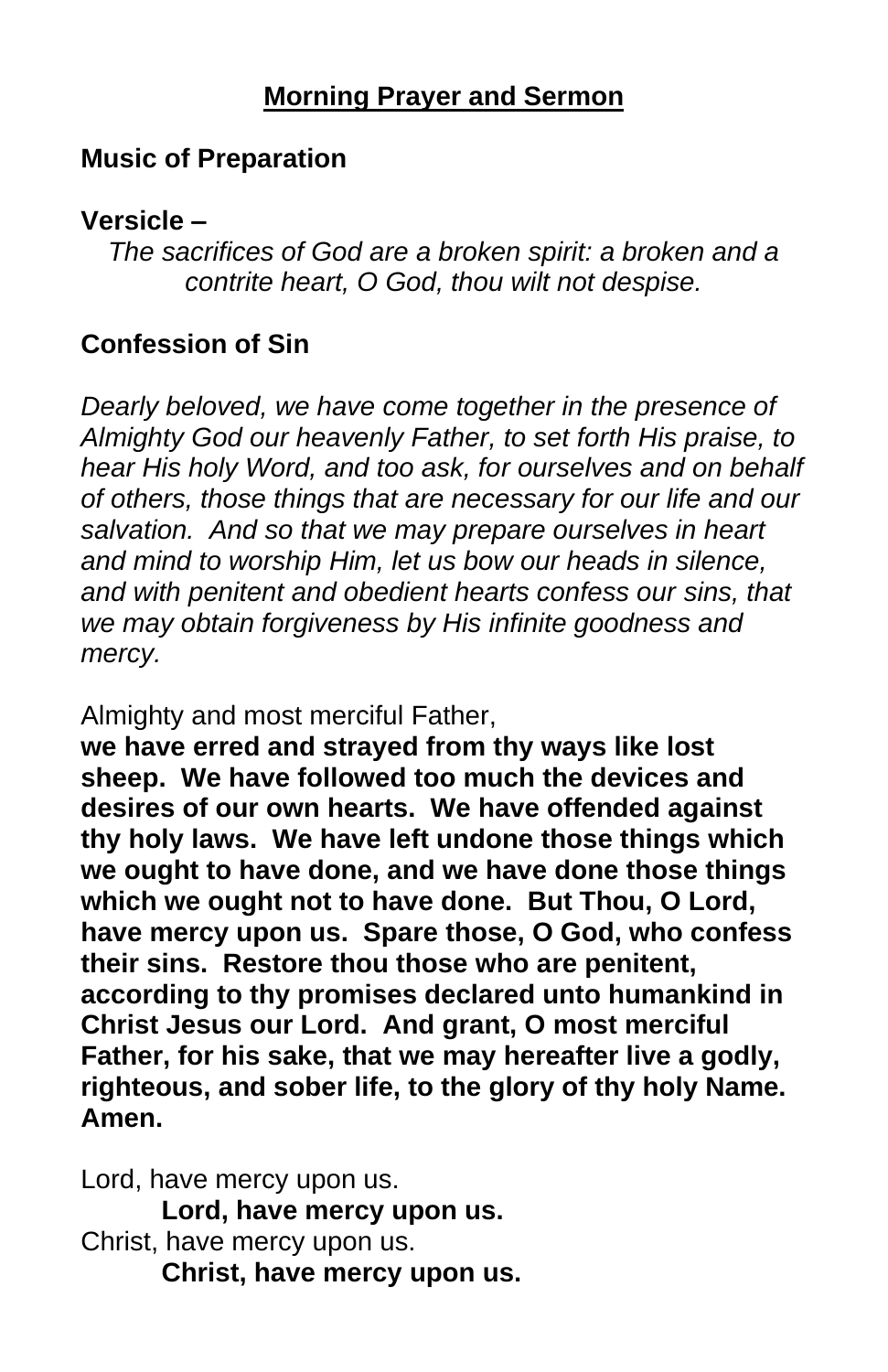# Lord, have mercy upon us. **Lord, have mercy upon us.**

## **Assurance of Pardon**

## **Praise**

Lord, open our lips. **And our mouth shall proclaim your praise.**

# **\*Hymn of Praise: No. 153** *Alas! And did My Savior Bleed*

# **\*The Collect**

#### **Old Testament Lesson Jeremiah 31:31-34**

**<sup>31</sup>** "Behold, the days are coming, declares the LORD, when I will make a new covenant with the house of Israel and the house of Judah, **<sup>32</sup>** not like the covenant that I made with their fathers on the day when I took them by the hand to bring them out of the land of Egypt, my covenant that they broke, though I was their husband, declares the LORD. **<sup>33</sup>** For this is the covenant that I will make with the house of Israel after those days, declares the LORD: I will put my law within them, and I will write it on their hearts. And I will be their God, and they shall be my people. **<sup>34</sup>** And no longer shall each one teach his neighbor and each his brother, saying, 'Know the LORD,' for they shall all know me, from the least of them to the greatest, declares the LORD. For I will forgive their iniquity, and I will remember their sin no more."

# **\*The Gospel of our Lord Jesus Christ St. John 12:20-33**

**<sup>20</sup>** Now among those who went up to worship at the feast were some Greeks. **<sup>21</sup>** So these came to Philip, who was from Bethsaida in Galilee, and asked him, "Sir, we wish to see Jesus." **<sup>22</sup>** Philip went and told Andrew; Andrew and Philip went and told Jesus. **<sup>23</sup>** And Jesus answered them, "The hour has come for the Son of Man to be glorified. **<sup>24</sup>** Truly, truly, I say to you, unless a grain of wheat falls into the earth and dies, it remains alone; but if it dies, it bears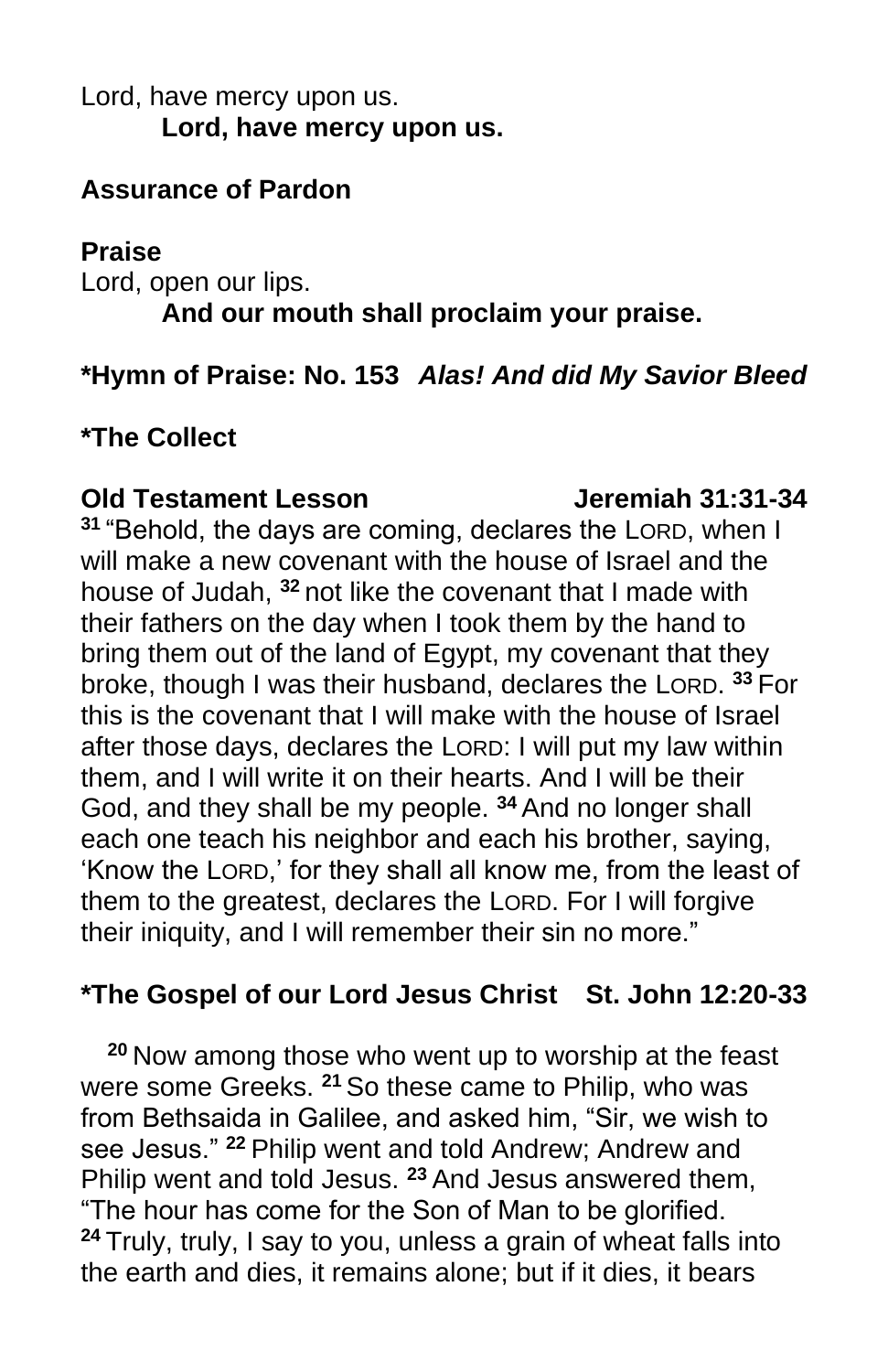much fruit. **<sup>25</sup>** Whoever loves his life loses it, and whoever hates his life in this world will keep it for eternal life. **<sup>26</sup>** If anyone serves me, he must follow me; and where I am, there will my servant be also. If anyone serves me, the Father will honor him.

**<sup>27</sup>** "Now is my soul troubled. And what shall I say? 'Father, save me from this hour'? But for this purpose I have come to this hour. **<sup>28</sup>** Father, glorify your name." Then a voice came from heaven: "I have glorified it, and I will glorify it again." **<sup>29</sup>** The crowd that stood there and heard it said that it had thundered. Others said, "An angel has spoken to him." **<sup>30</sup>** Jesus answered, "This voice has come for your sake, not mine. **<sup>31</sup>** Now is the judgment of this world; now will the ruler of this world be cast out. **<sup>32</sup>** And I, when I am lifted up from the earth, will draw all people to myself." **<sup>33</sup>** He said this to show by what kind of death he was going to die.

# **\*The Nicene Creed: Page 24 –** *We Believe. . .*

#### **Blessing of the Children [9:30 a.m.]**

#### **General Prayer**

The Lord be with you. **And with thy spirit.** Let us pray. . .

**\*Sermon Hymn: No. 158** *When I Survey*

**Sermon "PD"**

# *The Cross!*

**Morning Prayer and Lord's Prayer [debts and debtors]**

**\*Hymn: No. 261** *Before the Cross of Jesus*

**\*Dismissal with Blessing**

**\*Going Forth**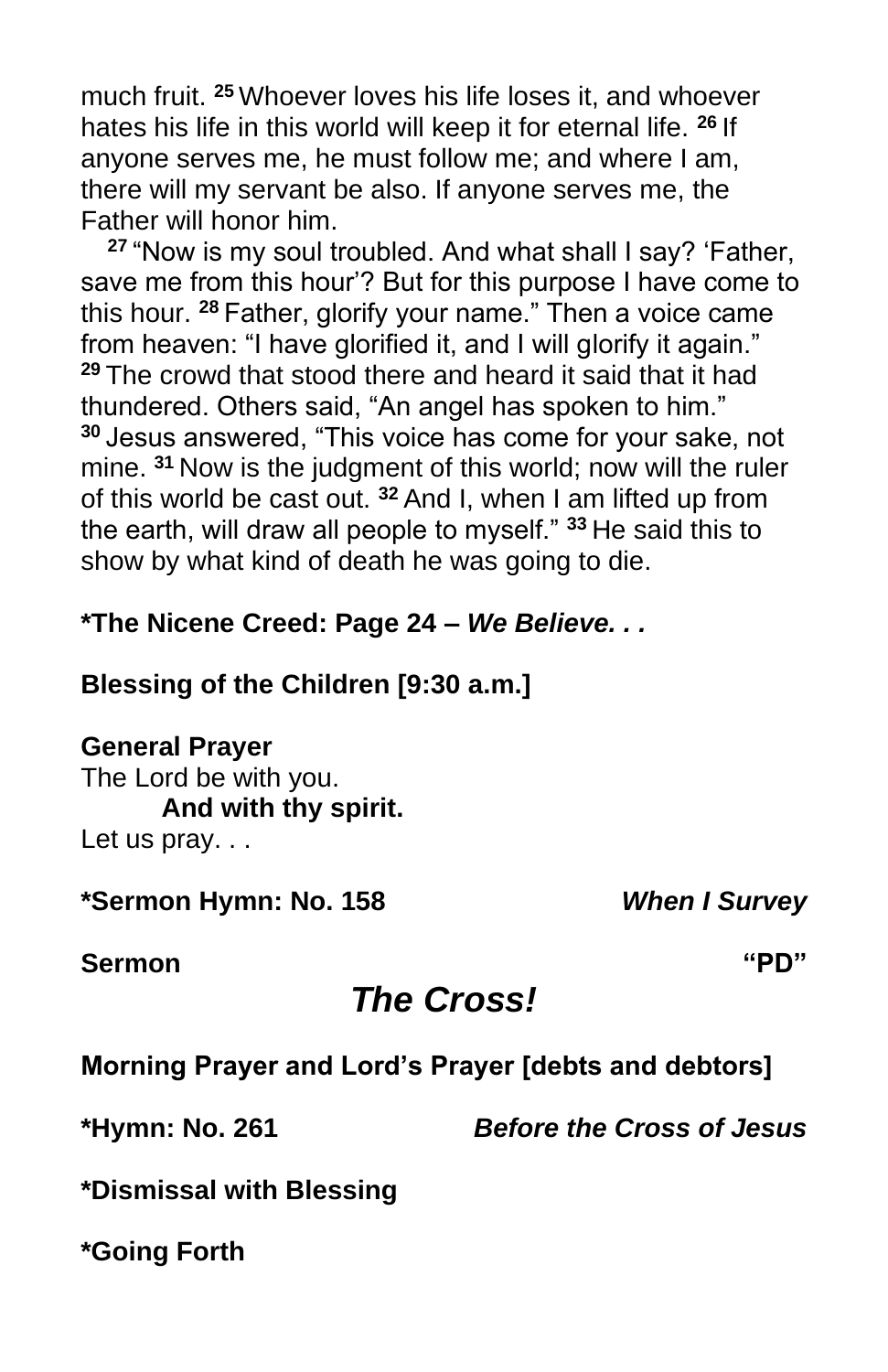**The Order of Worship for Lent** is based on the order of "The Morning Service" from *The Hymnal.* We will continue to use *The Hymnal during Lent. Please place your used copy on the pew as you leave the sanctuary.* Palm Sunday the "red hymnal" will be found on the pew as you enter the sanctuary.

**Penn West Conference Lenten Benevolence Mission** –

The Conference Board of Directors has endorsed a Benevolence Mission of retiring medical debt for those in financial need in our region. The request is for every church of the Conference to provide a gift of \$250.00 at the least with a total of \$15,000 being raised which will retire \$1.5 million dollars of medical debt through a program that purchases debt from hospitals and assists those in need. You may mark on your Giving Envelope "Penn West" and your gift will be credited to this request. We will receive gifts through Easter Sunday here at Trinity.

**The Annual One Great Hour of Sharing** Offering will be received during March. Offering Envelopes are in the information racks in the sanctuary.

**A member of the Berlin Community** needs a live donor for a kidney replacement. If you would be willing to consider offering a kidney, you must be aged 18-69 and in good health. Speak with Pastor Dave who is able to explain the situation further.

**Card Shower for Allison Zimmerman's Niece –** *Kimberly.* A card shower from all 50 States. Please send cards to Kimberly Roos, 444 Windwood Lake Dr., Cape Girardeau, MO 63701

# **This Week at Trinity**

**Monday 6:00 p.m. Brownies – Fellowship Hall**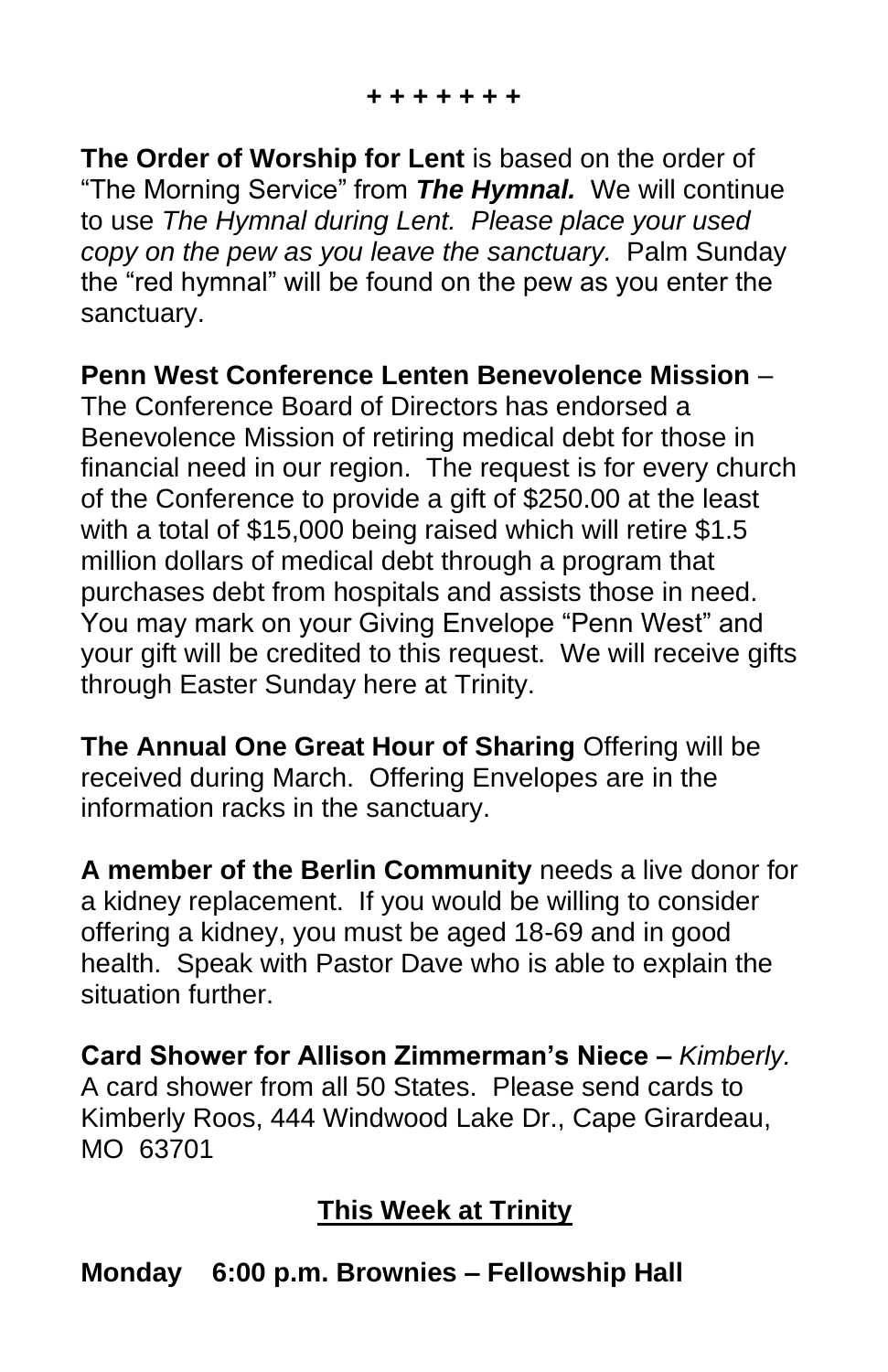**Wed. 6:30 p.m. Handbell Rehearsal Next Sunday – Palm Sunday 8:00 a.m. Worship 9:00 a.m. Congregational Meeting 9:30 a.m. Worship 9:45 a.m. Sunday School**

**Sunday School** continues today at 9:45 a.m. Children will begin in the sanctuary and then be dismissed to class with a blessing from Pastor.

**Congregational Meeting** – Sunday, March 28 at 9 a.m. The Consistory has called a "special" meeting of the congregation to deal with one item of business. A proposal to upgrade the Sound and Video system to improve sound in the sanctuary and to record and broadcast live the Sunday service via YouTube, Facebook, and our church webpage. The Music Emporium of Altoona has been selected to do this work. The cost will not exceed \$8,000.00. Funds for this project are available from the Legacy Account and Memorial Gifts.

# **Holy Week 2021**

**Maundy Thursday – April 1:** *Service of Holy Communion and Stripping of the Altar* at 7 p.m. Zion Lutheran Church, Meyersdale.

**Good Friday – April 2:** *Service of Shadows and Darkness* at 7 p.m. Trinity Church.

The Consistory has decided to share Holy Week with our Friends at Zion. We hope you will share in the services of Holy Week.

# **Giving From 3/14/2021**

| Rec.                         | Budget Over/Under |
|------------------------------|-------------------|
| General \$2435.00 \$2,434.93 | $-5.07$           |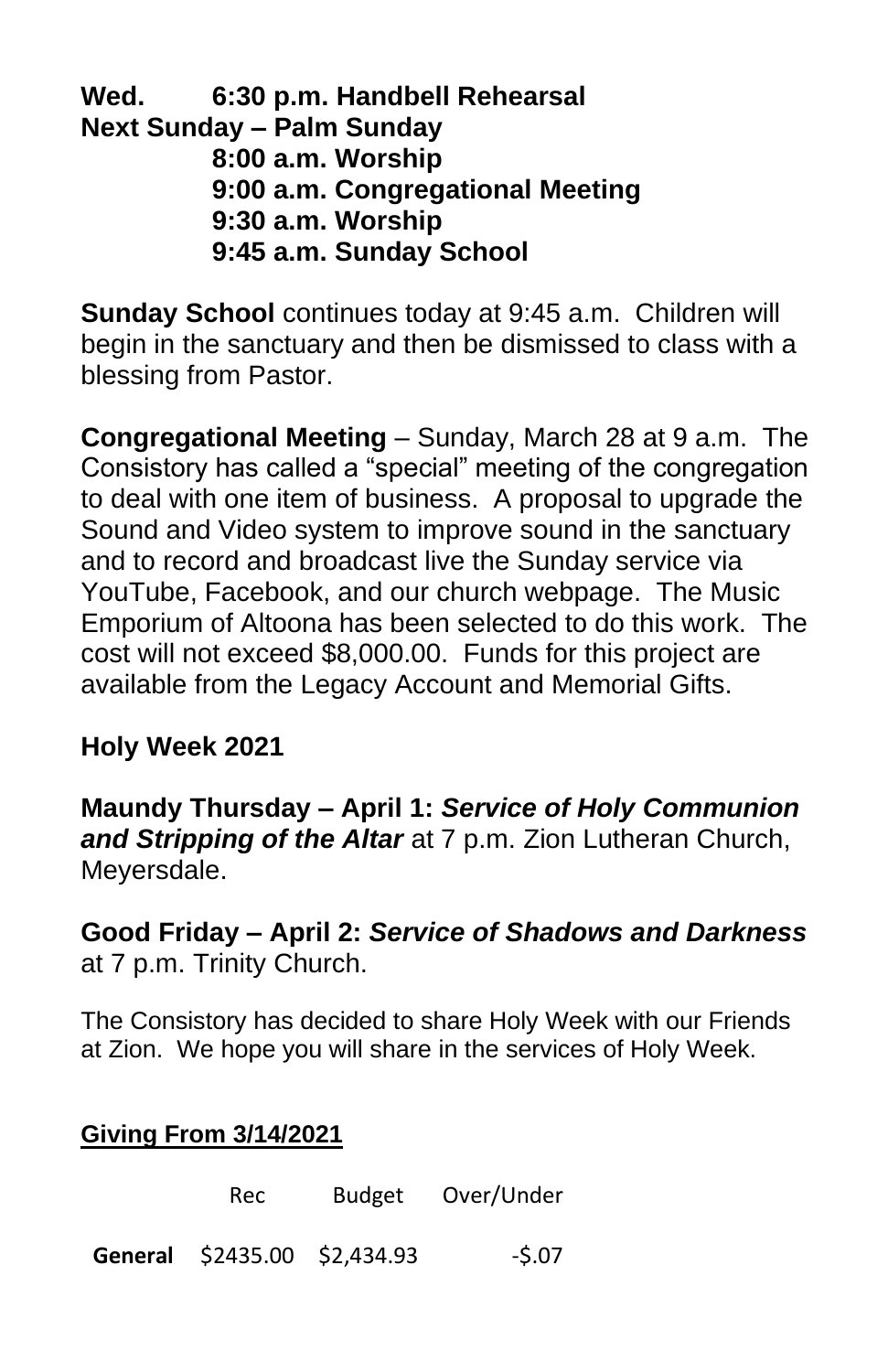| <b>Ben</b>   | \$453.00 | \$213.46 | \$239.54 |
|--------------|----------|----------|----------|
| <b>Maint</b> | \$120.00 | \$163.46 | -\$43.46 |
|              |          |          |          |

**Total** \$3008.00 \$2811.85 \$196.15

Benevolence includes Food Pantry of \$15.00; Penn West Debt Relief of \$125.00; OGHS Offering of \$60.00.

# **2021 SOUPER BOWL RESULTS ARE IN!!!!**

(Lester Would Be Proud!)

#### **TRINITY UNITED CHURCH OF CHRIST – 5,775 POINTS** (Large Church) **TRINITY LUTHERAN CHURCH OF GLEN SAVAGE – 5,910 POINTS** (Small Church)

The Berlin Area Food Pantry would like to thank you. The food and money will assist us in helping those who are struggling to make ends meet. We have been blessed with volunteers to aid in the disbursement of our food commodities. Due to contributions such as yours, we may reach out to additional clients.

If any of your church members know of any people that we could help, please ask them to come to the Berlin Area Food Pantry on any Wednesday from 9:00 am to 11:00 am. If they meet the requirements, we will be happy to help them out.

# *Where You May Find. . .*

**The Nursery:** *is on the lower level for children and their parent. A big screen TV is mounted in the room so that you may watch the service.*

**At the Sanctuary Entrances. . .** Large Print Bulletins **Example 20** Hearing Amplifiers Recycling Boxes for Bulletins *These Days –* Devotional

# **Assisting in Worship**

*Sound:* Terry Luteri, David Saylor